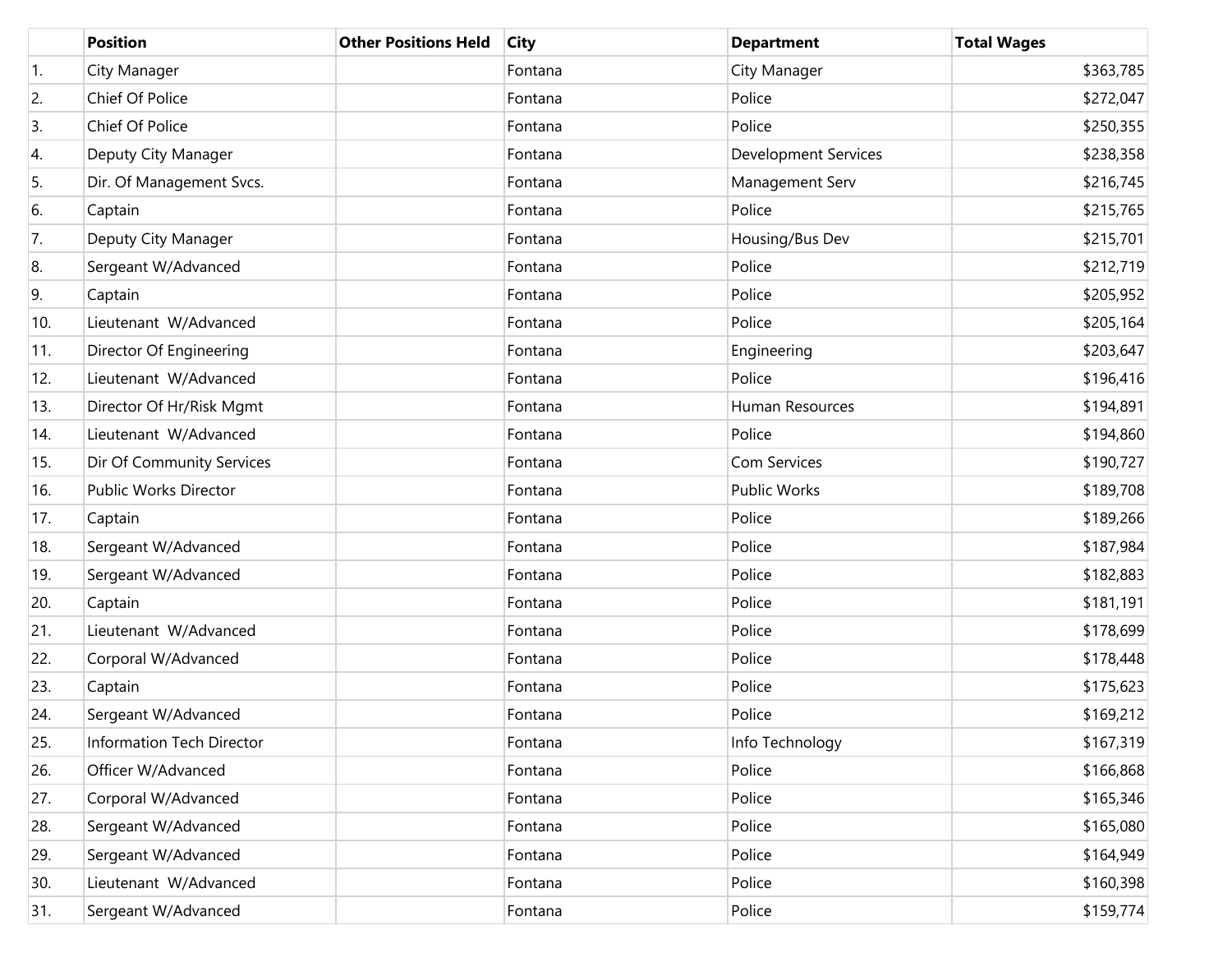| 32. | Lieutenant W/Advanced      | Fontana | Police       | \$158,409 |
|-----|----------------------------|---------|--------------|-----------|
| 33. | Lieutenant W/Advanced      | Fontana | Police       | \$157,621 |
| 34. | Lieutenant W/Advanced      | Fontana | Police       | \$157,480 |
| 35. | Corporal W/Advanced        | Fontana | Police       | \$157,176 |
| 36. | Officer W/Advanced         | Fontana | Police       | \$154,263 |
| 37. | Corporal W/Advanced        | Fontana | Police       | \$153,002 |
| 38. | Corporal W/Advanced        | Fontana | Police       | \$152,308 |
| 39. | Sergeant W/Advanced        | Fontana | Police       | \$152,183 |
| 40. | Sergeant W/Advanced        | Fontana | Police       | \$151,905 |
| 41. | Sergeant W/Advanced        | Fontana | Police       | \$151,446 |
| 42. | Corporal W/Advanced        | Fontana | Police       | \$151,336 |
| 43. | Sergeant W/Advanced        | Fontana | Police       | \$151,139 |
| 44. | Officer W/Advanced         | Fontana | Police       | \$150,918 |
| 45. | Sergeant W/Advanced        | Fontana | Police       | \$150,081 |
| 46. | Corporal W/Advanced        | Fontana | Police       | \$149,588 |
| 47. | Sergeant W/Advanced        | Fontana | Police       | \$148,864 |
| 48. | Corporal W/Advanced        | Fontana | Police       | \$145,364 |
| 49. | Corporal W/Advanced        | Fontana | Police       | \$142,205 |
| 50. | Sergeant W/Advanced        | Fontana | Police       | \$142,134 |
| 51. | Sergeant W/Advanced        | Fontana | Police       | \$141,937 |
| 52. | Corporal W/Advanced        | Fontana | Police       | \$141,560 |
| 53. | Corporal W/Advanced        | Fontana | Police       | \$141,242 |
| 54. | Officer W/Advanced         | Fontana | Police       | \$141,157 |
| 55. | Corporal W/Advanced        | Fontana | Police       | \$141,117 |
| 56. | Corporal W/Advanced        | Fontana | Police       | \$141,113 |
| 57. | Sergeant W/Advanced        | Fontana | Police       | \$141,082 |
| 58. | Sergeant W/Advanced        | Fontana | Police       | \$140,784 |
| 59. | Corporal W/Advanced        | Fontana | Police       | \$140,712 |
| 60. | Sergeant W/Advanced        | Fontana | Police       | \$140,156 |
| 61. | <b>Engineering Manager</b> | Fontana | Engineering  | \$140,099 |
| 62. | Assistant To City Mgr      | Fontana | City Manager | \$139,689 |
| 63. | Officer W/Advanced         | Fontana | Police       | \$139,456 |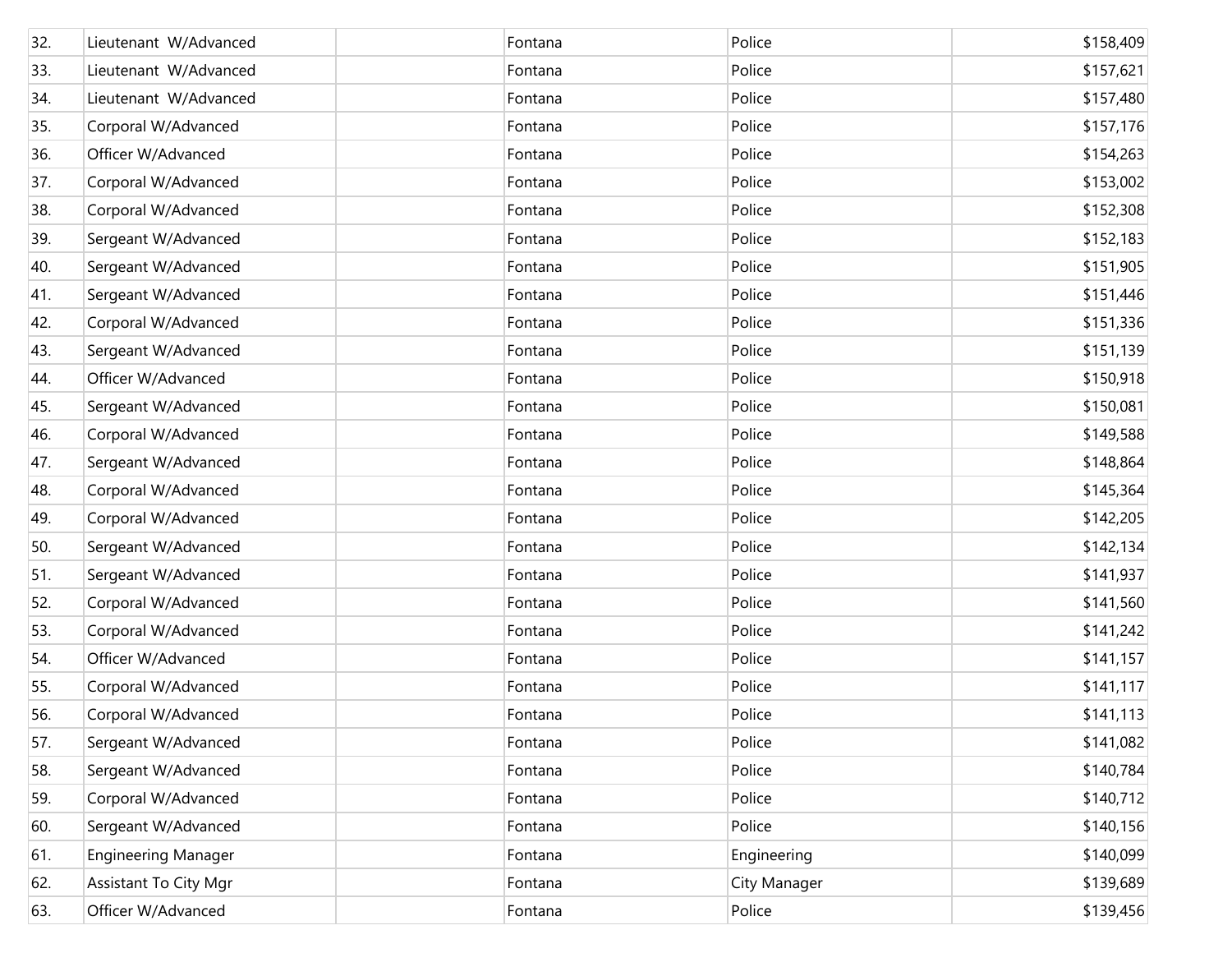| 64. | Sergeant W/Advanced       | Fontana | Police          | \$138,198 |
|-----|---------------------------|---------|-----------------|-----------|
| 65. | Officer W/Advanced        | Fontana | Police          | \$137,533 |
| 66. | Corporal W/Advanced       | Fontana | Police          | \$137,415 |
| 67. | Lieutenant W/Advanced     | Fontana | Police          | \$137,049 |
| 68. | Corporal W/Advanced       | Fontana | Police          | \$136,371 |
| 69. | Officer W/Advanced        | Fontana | Police          | \$135,984 |
| 70. | Officer                   | Fontana | Police          | \$135,624 |
| 71. | Sergeant W/Advanced       | Fontana | Police          | \$135,326 |
| 72. | Officer W/Advanced        | Fontana | Police          | \$135,317 |
| 73. | Sergeant W/Advanced       | Fontana | Police          | \$134,910 |
| 74. | Officer W/Advanced        | Fontana | Police          | \$134,883 |
| 75. | <b>Building Official</b>  | Fontana | Com Dev         | \$134,634 |
| 76. | Corporal W/Advanced       | Fontana | Police          | \$134,620 |
| 77. | Officer W/Advanced        | Fontana | Police          | \$134,598 |
| 78. | Officer W/Advanced        | Fontana | Police          | \$134,298 |
| 79. | Pw Manager                | Fontana | Public Works    | \$134,164 |
| 80. | Officer W/Advanced        | Fontana | Police          | \$134,152 |
| 81. | Officer W/Advanced        | Fontana | Police          | \$133,996 |
| 82. | Pw Manager                | Fontana | Public Works    | \$133,774 |
| 83. | Officer W/Advanced        | Fontana | Police          | \$133,595 |
| 84. | Information Tech Manager  | Fontana | Info Technology | \$132,261 |
| 85. | Corporal W/Advanced       | Fontana | Police          | \$131,966 |
| 86. | Deputy City Clerk         | Fontana | City Clerk      | \$131,527 |
| 87. | Corporal W/Advanced       | Fontana | Police          | \$131,294 |
| 88. | Corporal W/Advanced       | Fontana | Police          | \$130,967 |
| 89. | Officer W/Advanced        | Fontana | Police          | \$130,688 |
| 90. | Officer W/Advanced        | Fontana | Police          | \$130,061 |
| 91. | Strategic Trans. Eng. Mgr | Fontana | Engineering     | \$129,996 |
| 92. | Officer W/Advanced        | Fontana | Police          | \$129,215 |
| 93. | Sergeant W/Advanced       | Fontana | Police          | \$129,100 |
| 94. | Pw Manager                | Fontana | Public Works    | \$129,091 |
| 95. | <b>Budget Manager</b>     | Fontana | Management Serv | \$129,003 |